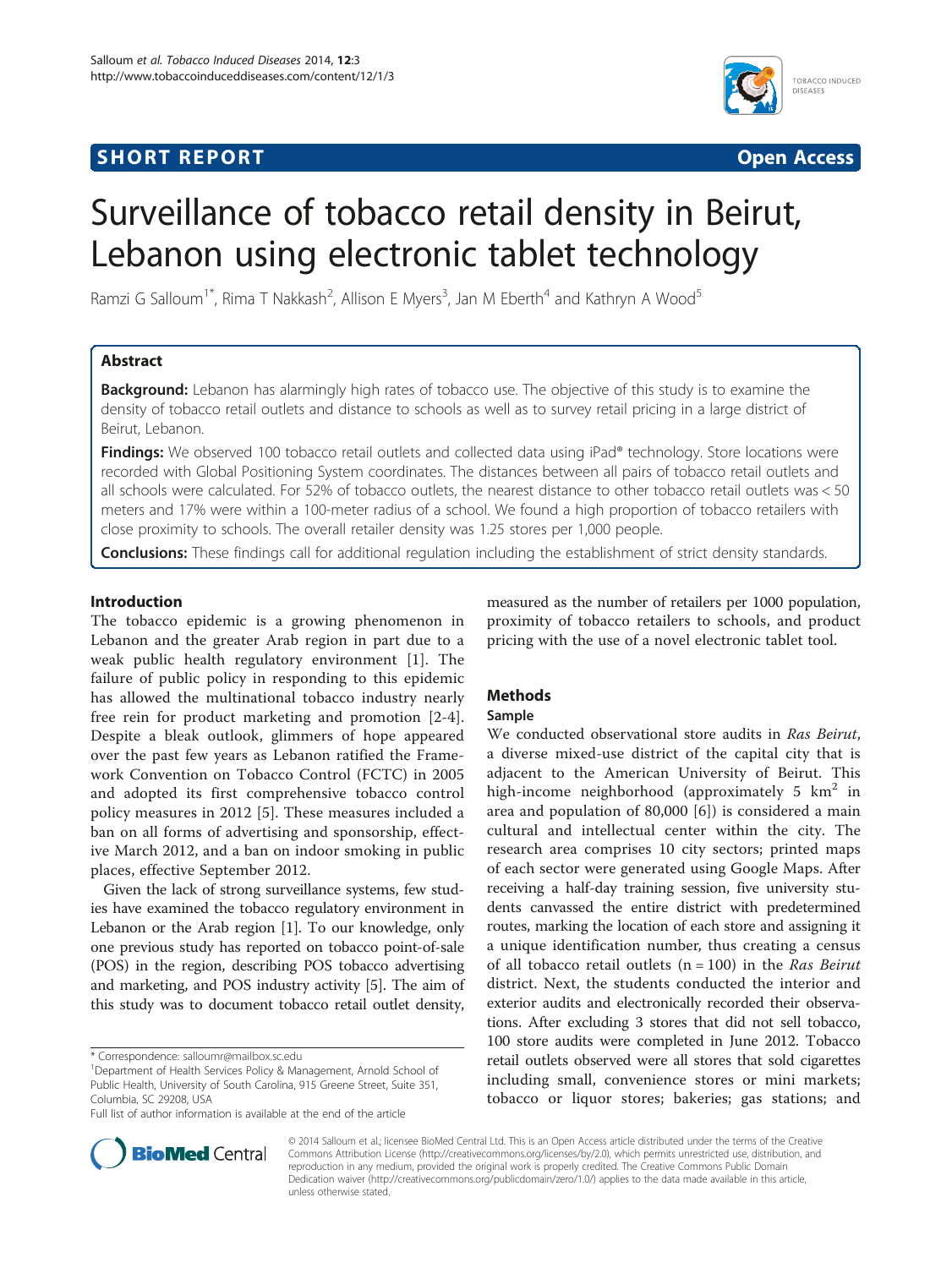large or super markets. Additional details of our sampling strategy are reported elsewhere [\[5](#page-2-0)].

## Measures

Store audit items were designed to solicit information on POS advertising, placement of tobacco products within each store, and advertised price per pack of Marlboro (top-selling premium brand) and Cedars (local/value brand). Our findings on product advertisement and placement are reported elsewhere [\[5](#page-2-0)]. The store audit data and Global Positioning System (GPS) coordinates of the stores were recorded into a web form using internetenabled tablet technology (iPad®). We used the 'Where Am I At?'  $\odot$  application (app) for iPhone $\degree$ /iPad $\degree$  to capture GPS coordinates.

## Data analysis

Tobacco retailer density was calculated by dividing the number of stores by the area population and converted to a measure of the number of retailers per 1000 population. The point distance tool in ArcGIS (version 10, ESRI, Redland, CA, USA) was used to calculate the (1a) straight-line distance between each tobacco retail outlet

and the next nearest tobacco retail outlet; (1b) the numbers of other tobacco retail outlets within a 50, 100, 200 and 400 meter radius of each outlet; and (2) straight line distance from each school to the nearest tobacco retail outlet as well as the numbers of tobacco retail outlets within a 100- and 200-meter radius of each school. We used GPS coordinates to generate a map of all retail outlets in Google Maps ©. Descriptive statistics were calculated using SAS software (version 9.3, SAS Institute Inc., Cary, NC, USA).

### Results

See Figure 1 for the distribution of retail outlets across the area. Of the retail outlets surveyed in Ras Beirut, 90% were small convenience stores or mini markets. Our audit results (Table [1\)](#page-2-0) confirmed price fixing in the Lebanese market for cigarettes: the price per pack of Marlboro was the same at all audited stores, 2500 Lebanese Pounds (approximately \$1.67), and the price per pack for the local Cedars brand was 750 Lebanese Pounds (approximately \$0.50). The nearest tobacco retail outlet was within a 50-meter radius for 52% of stores and within a 100-meter radius for 83% of stores. We found

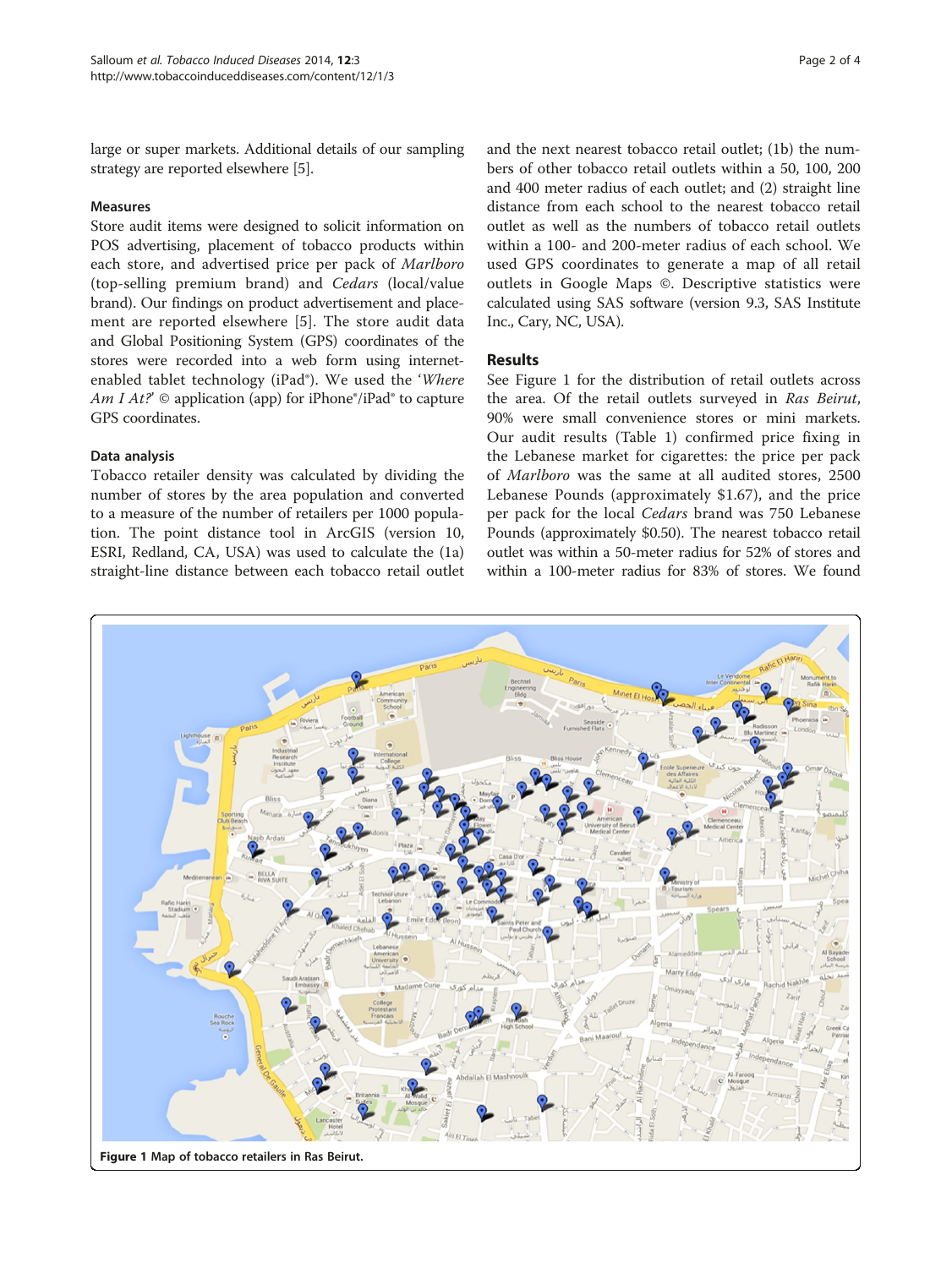<span id="page-2-0"></span>

|  |  |  |  |  |  | Table 1 Price per pack and tobacco retail density |  |  |
|--|--|--|--|--|--|---------------------------------------------------|--|--|
|--|--|--|--|--|--|---------------------------------------------------|--|--|

|                                                        | <b>Store audits</b><br>$(n = 100)$ |
|--------------------------------------------------------|------------------------------------|
| Store type (%)                                         |                                    |
| Large store or supermarket                             | 6                                  |
| Small grocery or convenience store, mini market        | 90                                 |
| Other                                                  | 4                                  |
| Price per pack in Lebanese Pounds (and USD equivalent) |                                    |
| Marlboro                                               | 2500 (\$1.67)                      |
| Cedars                                                 | 750 (\$0.50)                       |
| Retailer density                                       |                                    |
| Stores per 1,000 (age 15+)                             | 1.60                               |
| Stores per 1,000 (age $<$ 15)                          | 5.68                               |
| Stores per 1,000 (all ages)                            | 1.25                               |
| Clustering of tobacco retail outlets (%)               |                                    |
| $\geq$ 1 other store(s) within 50 m radius             | 52                                 |
| $\geq$ 1 other store(s) within 100 m radius            | 83                                 |
| $\geq$ 1 other store(s) within 200 m radius            | 96                                 |
| $\geq$ 1 other store(s) within 400 m radius            | 100                                |
| Proximity to schools (%)                               |                                    |
| Stores within 100 m radius of school                   | 17                                 |
| Stores within 200 m radius of school                   | 38                                 |

that 17% of stores were within 100 meters of a school and 38% within a 200-meter radius. This corresponds to approximately 1.25 locations per 1,000 people (1.60 locations per 1,000 people aged 15+, and 5.68 locations per 1,000 children <15).

## **Discussion**

This was the first study in Lebanon and the region to assess several dimensions of POS tobacco sales, including pricing and proximity to schools. Further, our team employed an innovative approach for data collection. This is one of only a handful of POS audits to rely on electronic mobile input devices [7]. In addition to a lack of compliance with the recent national advertising ban on tobacco products [5], our study found significant clustering of retailers, high retailer density (1.25/1000 population), and a high proportion of tobacco retailers located within close proximity (<200 m) to schools. Our findings of high tobacco retailer density were similar to results from audits conducted in the United States, Canada, China, India, and Guatemala [8[-13](#page-3-0)]. The retail environment remains the least regulated channel of tobacco sales marketing worldwide and little is known on the potential impact of such regulation [\[14](#page-3-0)]. In a region with a growing tobacco epidemic and a lack of regular surveillance channels, more research is needed on the tobacco retail environment. Our study was the first in Lebanon and the region to measure tobacco retailer density and proximity of tobacco retail outlets to schools. While an advertising ban has been implemented in Lebanon, the regulations did not establish density standards for tobacco retailers. These findings call for additional regulation to limit the locations, number, type, and density of tobacco retailers.

#### Competing interests

Ms. Myers has participated in the development of a mobile store audit data collection system and tobacco retailer mapping system that will generate royalties when licensed. Ms. Myers is the Deputy Director of Counter Tools, a nonprofit organization with a mission to disseminate store audit and mapping tools for tobacco control.

#### Authors' contributions

The study was jointly designed by RS, RN, AM, and KW. AM provided the data collection software/tool. RS, KW, and RN led the data collection. RS and AM were responsible for data analysis. Findings were jointly interpreted by all authors. All authors contributed to successive drafts. The final manuscript was approved by all authors.

#### Acknowledgements

The authors would like to thank Mona Ascha, Allison Kratka, Jason Ni, Leighanne Oh, and Alessandro Recchia, who provided essential contributions and constructive criticisms during the data collection phase of this study.

#### Funding

Dr. Salloum was supported by the Cancer Care Quality Training Program from the National Cancer Institute at the National Institutes of Health under [grant R25 CA116339].

#### Author details

<sup>1</sup>Department of Health Services Policy & Management, Arnold School of Public Health, University of South Carolina, 915 Greene Street, Suite 351, Columbia, SC 29208, USA. <sup>2</sup>Department of Health Promotion and Community Health, Faculty of Health Sciences, American University of Beirut, Beirut, Lebanon. <sup>3</sup> Department of Health Behavior, Gillings School of Global Public Health, University of North Carolina at Chapel Hill, Chapel Hill, USA. 4 Department of Epidemiology and Biostatistics, Arnold School of Public Health, University of South Carolina, Columbia, USA. <sup>5</sup>School of Nursing Duke University, Durham, USA.

#### Received: 22 January 2014 Accepted: 14 February 2014 Published: 17 February 2014

#### References

- 1. Maziak W, Nakkash R, Bahelah R, Husseini A, Fanous N, Eissenberg T: Tobacco in the Arab world: old and new epidemics amidst policy paralysis. Health Policy Plan 2013. epub ahead of print, doi:10.1093/heapol/czt055.
- 2. Maziak W, Nakkash R, Soweid RA: Lebanon: young stars turned to smoke. Tob Control 2006, 15(2):80–81.
- 3. Nakkash R, Lee K: The tobacco industry's thwarting of marketing restrictions and health warnings in Lebanon. Tob Control 2009, 18(4):310–316.
- 4. Nakkash R, Lee K: Lebanon: business as usual. Tob Control 2006, 15(3):147.
- 5. Salloum RG, Nakkash RT, Myers AE, Wood KA, Ribisl KM: Point-of-sale tobacco advertising in Beirut, Lebanon following a national advertising ban. BMC Public Health 2013, 13(1):534.
- 6. Korfali SI, Jurdi M: Assessment of domestic water quality: case study, Beirut, Lebanon. Environ Monit Assess 2007, 135(1–3):241–251.
- 7. Lee JG, Henriksen L, Myers AE, Dauphinee AL, Ribisl KM: A systematic review of store audit methods for assessing tobacco marketing and products at the point of sale. Tob Control 2014, 23(2):98-106.
- 8. Gong T, Lv J, Liu Q, Ren Y, Li L, Kawachi I, Community Interventions for Health (CIH) Collaboration: Audit of tobacco retail outlets in Hangzhou, China. Tob Control 2013, 22(4):245–249.
- 9. Schensul JJ, Nair S, Bilgi S, Cromley E, Kadam V, Mello SD, Donta B: Availability, accessibility and promotion of smokeless tobacco in a low-income area of Mumbai. Tob Control 2013, 22(5):324–330.